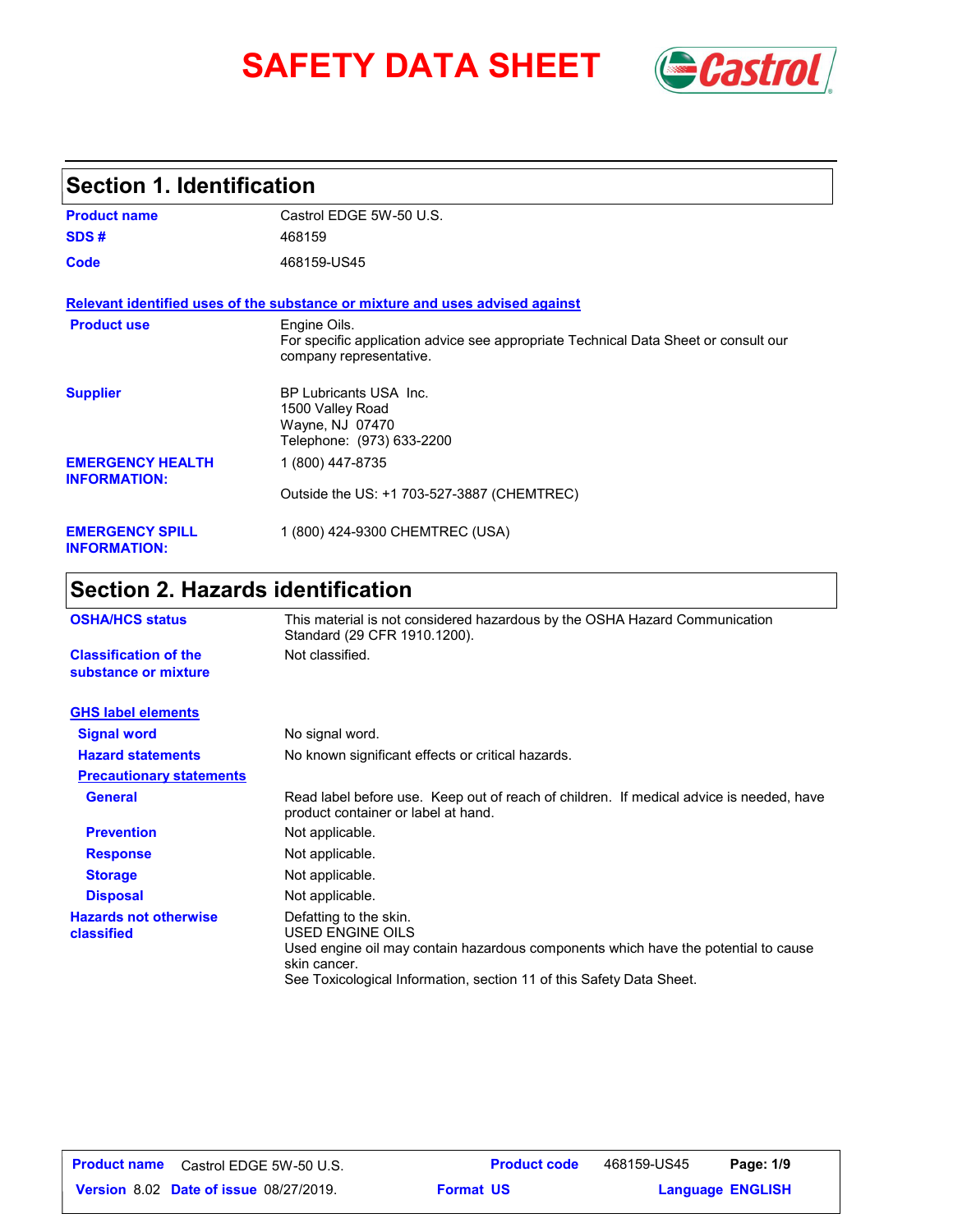## **Section 3. Composition/information on ingredients**

**Substance/mixture**

Mixture

Highly refined base oil (IP 346 DMSO extract < 3%). Proprietary performance additives.

| <b>Ingredient name</b>                                                                                           | <b>CAS number</b>                     | $\frac{9}{6}$          |
|------------------------------------------------------------------------------------------------------------------|---------------------------------------|------------------------|
| Distillates (petroleum), hydrotreated heavy paraffinic<br>Distillates (petroleum), hydrotreated heavy paraffinic | 64742-54-7<br>64742-54-7              | ≥25 - ≤50<br>≥25 - ≤50 |
| Base oil - highly refined                                                                                        | Varies - See Key to<br>abbreviations  | -≤5                    |
| Base oil - highly refined                                                                                        | Varies - See Key to<br>labbreviations | -≤5                    |

Any concentration shown as a range is to protect confidentiality or is due to batch variation.

**There are no additional ingredients present which, within the current knowledge of the supplier and in the concentrations applicable, are classified as hazardous to health and hence require reporting in this section.**

**Occupational exposure limits, if available, are listed in Section 8.**

## **Section 4. First aid measures**

#### **Description of necessary first aid measures**

| Eye contact                       | In case of contact, immediately flush eyes with plenty of water for at least 15 minutes.<br>Evelids should be held away from the eyeball to ensure thorough rinsing. Check for and<br>remove any contact lenses. Get medical attention. |
|-----------------------------------|-----------------------------------------------------------------------------------------------------------------------------------------------------------------------------------------------------------------------------------------|
| <b>Skin contact</b>               | Wash skin thoroughly with soap and water or use recognized skin cleanser. Remove<br>contaminated clothing and shoes. Wash clothing before reuse. Clean shoes thoroughly<br>before reuse. Get medical attention if symptoms occur.       |
| <b>Inhalation</b>                 | Finhaled, remove to fresh air. Get medical attention if symptoms occur.                                                                                                                                                                 |
| <b>Ingestion</b>                  | Do not induce vomiting unless directed to do so by medical personnel. Get medical<br>attention if symptoms occur.                                                                                                                       |
| <b>Protection of first-aiders</b> | No action shall be taken involving any personal risk or without suitable training.                                                                                                                                                      |

#### **Most important symptoms/effects, acute and delayed**

**See Section 11 for more detailed information on health effects and symptoms.**

#### **Indication of immediate medical attention and special treatment needed, if necessary**

| <b>Notes to physician</b>  | Treatment should in general be symptomatic and directed to relieving any effects. |
|----------------------------|-----------------------------------------------------------------------------------|
| <b>Specific treatments</b> | No specific treatment.                                                            |

## **Section 5. Fire-fighting measures**

| <b>Extinguishing media</b>                                                                                                                               |                                                                                                                                                                                                |  |  |
|----------------------------------------------------------------------------------------------------------------------------------------------------------|------------------------------------------------------------------------------------------------------------------------------------------------------------------------------------------------|--|--|
| <b>Suitable extinguishing</b><br>In case of fire, use foam, dry chemical or carbon dioxide extinguisher or spray.<br>media                               |                                                                                                                                                                                                |  |  |
| Unsuitable extinguishing<br>media                                                                                                                        | Do not use water jet.                                                                                                                                                                          |  |  |
| <b>Specific hazards arising</b><br>from the chemical                                                                                                     | In a fire or if heated, a pressure increase will occur and the container may burst.                                                                                                            |  |  |
| Combustion products may include the following:<br><b>Hazardous combustion</b><br>carbon oxides $(CO, CO2)$ (carbon monoxide, carbon dioxide)<br>products |                                                                                                                                                                                                |  |  |
| <b>Special protective actions</b><br>for fire-fighters                                                                                                   | No action shall be taken involving any personal risk or without suitable training. Promptly<br>isolate the scene by removing all persons from the vicinity of the incident if there is a fire. |  |  |
| <b>Special protective</b><br>equipment for fire-fighters                                                                                                 | Fire-fighters should wear positive pressure self-contained breathing apparatus (SCBA)<br>and full turnout gear.                                                                                |  |  |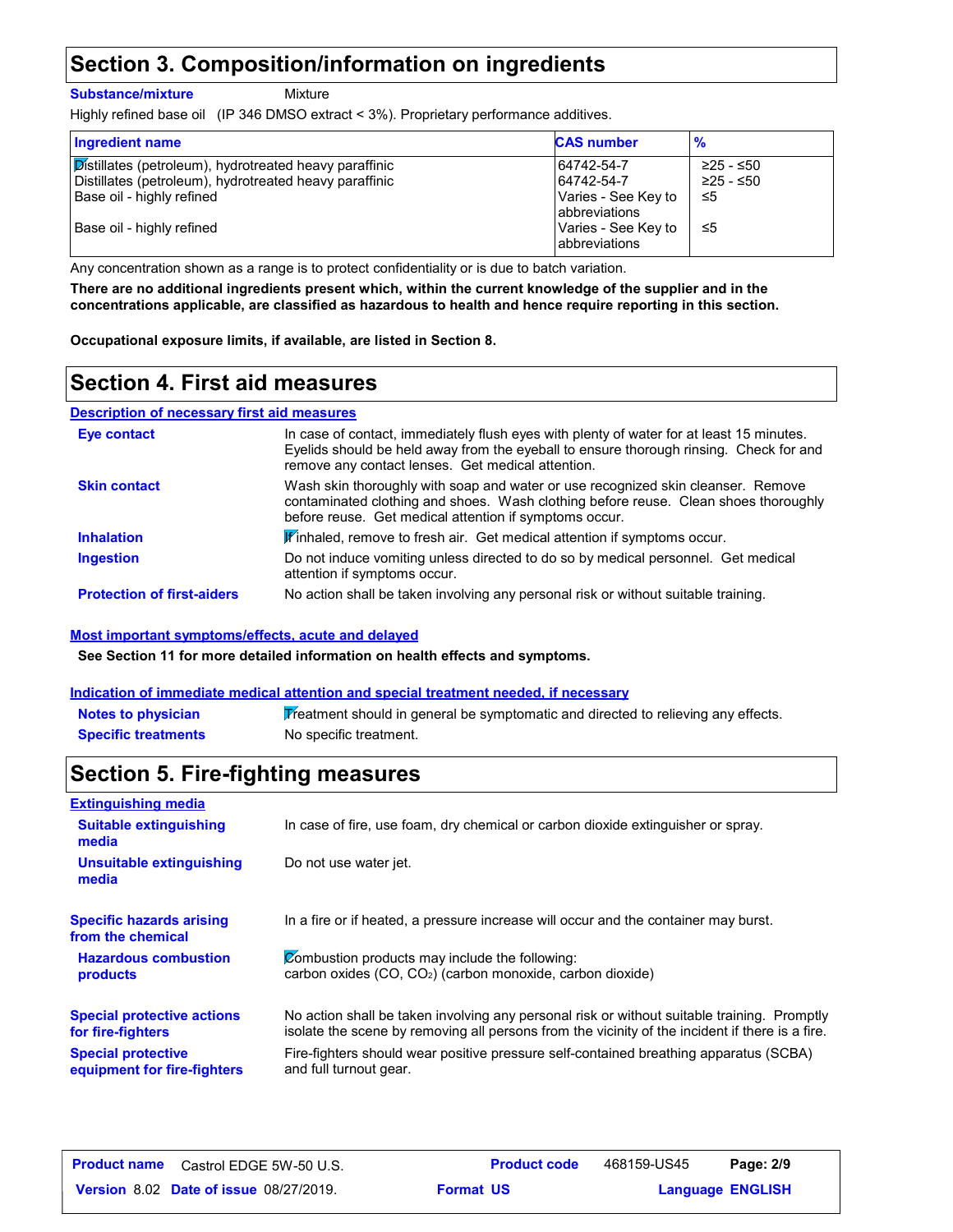## **Section 6. Accidental release measures**

|                                                              | <b>Personal precautions, protective equipment and emergency procedures</b>                                                                                                                                                                                                                                                                                                                         |  |
|--------------------------------------------------------------|----------------------------------------------------------------------------------------------------------------------------------------------------------------------------------------------------------------------------------------------------------------------------------------------------------------------------------------------------------------------------------------------------|--|
| For non-emergency<br>personnel                               | No action shall be taken involving any personal risk or without suitable training.<br>Evacuate surrounding areas. Keep unnecessary and unprotected personnel from<br>entering. Do not touch or walk through spilled material. Put on appropriate personal<br>protective equipment. Floors may be slippery; use care to avoid falling.                                                              |  |
| For emergency responders                                     | If specialized clothing is required to deal with the spillage, take note of any information in<br>Section 8 on suitable and unsuitable materials. See also the information in "For non-<br>emergency personnel".                                                                                                                                                                                   |  |
| <b>Environmental precautions</b>                             | Avoid dispersal of spilled material and runoff and contact with soil, waterways, drains<br>and sewers. Inform the relevant authorities if the product has caused environmental<br>pollution (sewers, waterways, soil or air).                                                                                                                                                                      |  |
| <b>Methods and materials for containment and cleaning up</b> |                                                                                                                                                                                                                                                                                                                                                                                                    |  |
| <b>Small spill</b>                                           | Stop leak if without risk. Move containers from spill area. Absorb with an inert material<br>and place in an appropriate waste disposal container. Dispose of via a licensed waste<br>disposal contractor.                                                                                                                                                                                         |  |
| Large spill                                                  | Stop leak if without risk. Move containers from spill area. Prevent entry into sewers,<br>water courses, basements or confined areas. Contain and collect spillage with non-<br>combustible, absorbent material e.g. sand, earth, vermiculite or diatomaceous earth and<br>place in container for disposal according to local regulations. Dispose of via a licensed<br>waste disposal contractor. |  |

## **Section 7. Handling and storage**

| <b>Precautions for safe handling</b>                                             |                                                                                                                                                                                                                                                                                                                                                                                                                                                                                                                                                                                               |
|----------------------------------------------------------------------------------|-----------------------------------------------------------------------------------------------------------------------------------------------------------------------------------------------------------------------------------------------------------------------------------------------------------------------------------------------------------------------------------------------------------------------------------------------------------------------------------------------------------------------------------------------------------------------------------------------|
| <b>Protective measures</b>                                                       | Put on appropriate personal protective equipment (see Section 8).                                                                                                                                                                                                                                                                                                                                                                                                                                                                                                                             |
| <b>Advice on general</b><br>occupational hygiene                                 | Eating, drinking and smoking should be prohibited in areas where this material is<br>handled, stored and processed. Wash thoroughly after handling. Remove contaminated<br>clothing and protective equipment before entering eating areas. See also Section 8 for<br>additional information on hygiene measures.                                                                                                                                                                                                                                                                              |
| <b>Conditions for safe storage,</b><br>including any<br><i>incompatibilities</i> | Store in accordance with local regulations. Store in original container protected from<br>direct sunlight in a dry, cool and well-ventilated area, away from incompatible materials<br>(see Section 10) and food and drink. Keep container tightly closed and sealed until<br>ready for use. Store and use only in equipment/containers designed for use with this<br>product. Containers that have been opened must be carefully resealed and kept upright<br>to prevent leakage. Do not store in unlabeled containers. Use appropriate containment<br>to avoid environmental contamination. |
| <b>Not suitable</b>                                                              | Prolonged exposure to elevated temperature                                                                                                                                                                                                                                                                                                                                                                                                                                                                                                                                                    |

## **Section 8. Exposure controls/personal protection**

#### **Control parameters**

#### **Occupational exposure limits**

| <b>Ingredient name</b>                                 | <b>Exposure limits</b>                                                                                                                                                                                                                                                                                                                                                                                                                                         |  |
|--------------------------------------------------------|----------------------------------------------------------------------------------------------------------------------------------------------------------------------------------------------------------------------------------------------------------------------------------------------------------------------------------------------------------------------------------------------------------------------------------------------------------------|--|
| Distillates (petroleum), hydrotreated heavy paraffinic | <b>ACGIH TLV (United States).</b><br>TWA: 5 mg/m <sup>3</sup> 8 hours. Issued/Revised:<br>11/2009 Form: Inhalable fraction<br><b>OSHA PEL (United States).</b><br>TWA: 5 mg/m <sup>3</sup> 8 hours. Issued/Revised:<br>6/1993<br><b>ACGIH TLV (United States).</b><br>TWA: 5 mg/m <sup>3</sup> 8 hours. Issued/Revised:<br>11/2009 Form: Inhalable fraction<br><b>OSHA PEL (United States).</b><br>TWA: 5 mg/m <sup>3</sup> 8 hours. Issued/Revised:<br>6/1993 |  |
| Distillates (petroleum), hydrotreated heavy paraffinic |                                                                                                                                                                                                                                                                                                                                                                                                                                                                |  |
| <b>Product name</b><br>Castrol EDGE 5W-50 U.S.         | <b>Product code</b><br>Page: 3/9<br>468159-US45                                                                                                                                                                                                                                                                                                                                                                                                                |  |
| <b>Version 8.02 Date of issue 08/27/2019.</b>          | <b>Format US</b><br><b>Language ENGLISH</b>                                                                                                                                                                                                                                                                                                                                                                                                                    |  |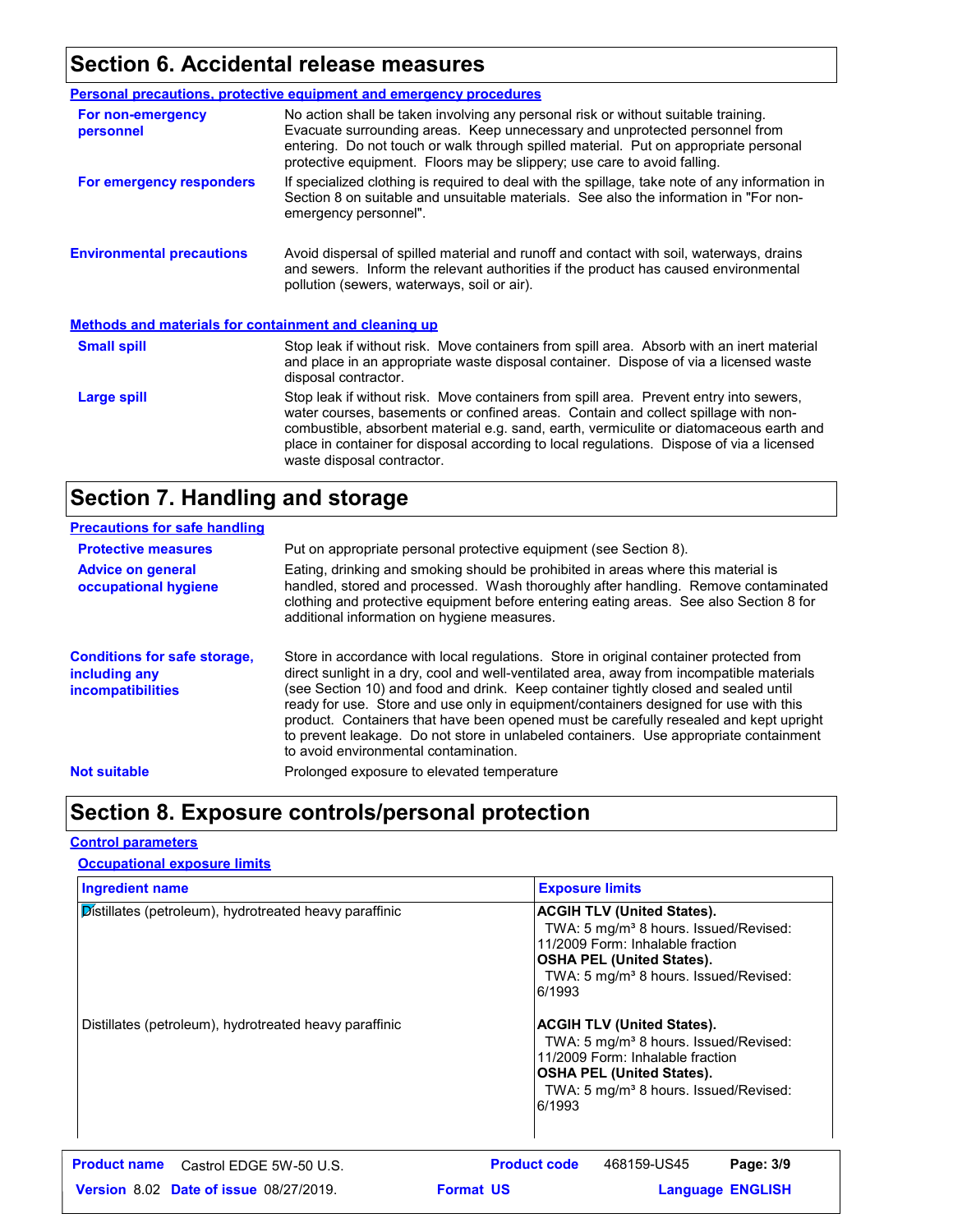## **Section 8. Exposure controls/personal protection**

| Base oil - highly refined | ACGIH TLV (United States).<br>TWA: 5 mg/m <sup>3</sup> 8 hours. Issued/Revised: |
|---------------------------|---------------------------------------------------------------------------------|
|                           | 11/2009 Form: Inhalable fraction                                                |
|                           | OSHA PEL (United States).                                                       |
|                           | TWA: 5 mg/m <sup>3</sup> 8 hours. Issued/Revised:                               |
|                           | 6/1993                                                                          |
| Base oil - highly refined | ACGIH TLV (United States).                                                      |
|                           | TWA: 5 mg/m <sup>3</sup> 8 hours. Issued/Revised:                               |
|                           | 11/2009 Form: Inhalable fraction                                                |
|                           | OSHA PEL (United States).                                                       |
|                           | TWA: 5 mg/m <sup>3</sup> 8 hours. Issued/Revised:                               |
|                           | 6/1993                                                                          |
|                           |                                                                                 |

While specific OELs for certain components may be shown in this section, other components may be present in any mist, vapor or dust produced. Therefore, the specific OELs may not be applicable to the product as a whole and are provided for guidance only.

| <b>Appropriate engineering</b><br>controls     | All activities involving chemicals should be assessed for their risks to health, to ensure<br>exposures are adequately controlled. Personal protective equipment should only be<br>considered after other forms of control measures (e.g. engineering controls) have been                                                                                                                                                                                                                                                                                                                                                                                                                                                                                                                     |                                                                                                                                                                                                                                                                                                                                                                                                 |             |                         |
|------------------------------------------------|-----------------------------------------------------------------------------------------------------------------------------------------------------------------------------------------------------------------------------------------------------------------------------------------------------------------------------------------------------------------------------------------------------------------------------------------------------------------------------------------------------------------------------------------------------------------------------------------------------------------------------------------------------------------------------------------------------------------------------------------------------------------------------------------------|-------------------------------------------------------------------------------------------------------------------------------------------------------------------------------------------------------------------------------------------------------------------------------------------------------------------------------------------------------------------------------------------------|-------------|-------------------------|
|                                                | organisation for standards.                                                                                                                                                                                                                                                                                                                                                                                                                                                                                                                                                                                                                                                                                                                                                                   | suitably evaluated. Personal protective equipment should conform to appropriate<br>standards, be suitable for use, be kept in good condition and properly maintained.<br>Your supplier of personal protective equipment should be consulted for advice on<br>selection and appropriate standards. For further information contact your national                                                 |             |                         |
|                                                |                                                                                                                                                                                                                                                                                                                                                                                                                                                                                                                                                                                                                                                                                                                                                                                               | Provide exhaust ventilation or other engineering controls to keep the relevant airborne<br>concentrations below their respective occupational exposure limits.<br>The final choice of protective equipment will depend upon a risk assessment. It is<br>important to ensure that all items of personal protective equipment are compatible.                                                     |             |                         |
| <b>Environmental exposure</b><br>controls      |                                                                                                                                                                                                                                                                                                                                                                                                                                                                                                                                                                                                                                                                                                                                                                                               | Emissions from ventilation or work process equipment should be checked to ensure they<br>comply with the requirements of environmental protection legislation. In some cases,<br>fume scrubbers, filters or engineering modifications to the process equipment will be<br>necessary to reduce emissions to acceptable levels.                                                                   |             |                         |
| <b>Individual protection measures</b>          |                                                                                                                                                                                                                                                                                                                                                                                                                                                                                                                                                                                                                                                                                                                                                                                               |                                                                                                                                                                                                                                                                                                                                                                                                 |             |                         |
| <b>Hygiene measures</b>                        |                                                                                                                                                                                                                                                                                                                                                                                                                                                                                                                                                                                                                                                                                                                                                                                               | Wash hands, forearms and face thoroughly after handling chemical products, before<br>eating, smoking and using the lavatory and at the end of the working period.<br>Appropriate techniques should be used to remove potentially contaminated clothing.<br>Wash contaminated clothing before reusing. Ensure that eyewash stations and safety<br>showers are close to the workstation location. |             |                         |
| <b>Eye/face protection</b>                     | Safety glasses with side shields.                                                                                                                                                                                                                                                                                                                                                                                                                                                                                                                                                                                                                                                                                                                                                             |                                                                                                                                                                                                                                                                                                                                                                                                 |             |                         |
| <b>Skin protection</b>                         |                                                                                                                                                                                                                                                                                                                                                                                                                                                                                                                                                                                                                                                                                                                                                                                               |                                                                                                                                                                                                                                                                                                                                                                                                 |             |                         |
| <b>Hand protection</b>                         | Wear protective gloves if prolonged or repeated contact is likely. Wear chemical<br>resistant gloves. Recommended: Nitrile gloves. The correct choice of protective gloves<br>depends upon the chemicals being handled, the conditions of work and use, and the<br>condition of the gloves (even the best chemically resistant glove will break down after<br>repeated chemical exposures). Most gloves provide only a short time of protection<br>before they must be discarded and replaced. Because specific work environments and<br>material handling practices vary, safety procedures should be developed for each<br>intended application. Gloves should therefore be chosen in consultation with the supplier/<br>manufacturer and with a full assessment of the working conditions. |                                                                                                                                                                                                                                                                                                                                                                                                 |             |                         |
| <b>Body protection</b>                         | Use of protective clothing is good industrial practice.<br>Personal protective equipment for the body should be selected based on the task being<br>performed and the risks involved and should be approved by a specialist before handling<br>this product.<br>Cotton or polyester/cotton overalls will only provide protection against light superficial<br>contamination that will not soak through to the skin. Overalls should be laundered on a<br>regular basis. When the risk of skin exposure is high (e.g. when cleaning up spillages or<br>if there is a risk of splashing) then chemical resistant aprons and/or impervious chemical<br>suits and boots will be required.                                                                                                         |                                                                                                                                                                                                                                                                                                                                                                                                 |             |                         |
| <b>Other skin protection</b>                   | specialist before handling this product.                                                                                                                                                                                                                                                                                                                                                                                                                                                                                                                                                                                                                                                                                                                                                      | Appropriate footwear and any additional skin protection measures should be selected<br>based on the task being performed and the risks involved and should be approved by a                                                                                                                                                                                                                     |             |                         |
| <b>Product name</b><br>Castrol EDGE 5W-50 U.S. |                                                                                                                                                                                                                                                                                                                                                                                                                                                                                                                                                                                                                                                                                                                                                                                               | <b>Product code</b>                                                                                                                                                                                                                                                                                                                                                                             | 468159-US45 | Page: 4/9               |
| Version 8.02 Date of issue 08/27/2019.         |                                                                                                                                                                                                                                                                                                                                                                                                                                                                                                                                                                                                                                                                                                                                                                                               | <b>Format US</b>                                                                                                                                                                                                                                                                                                                                                                                |             | <b>Language ENGLISH</b> |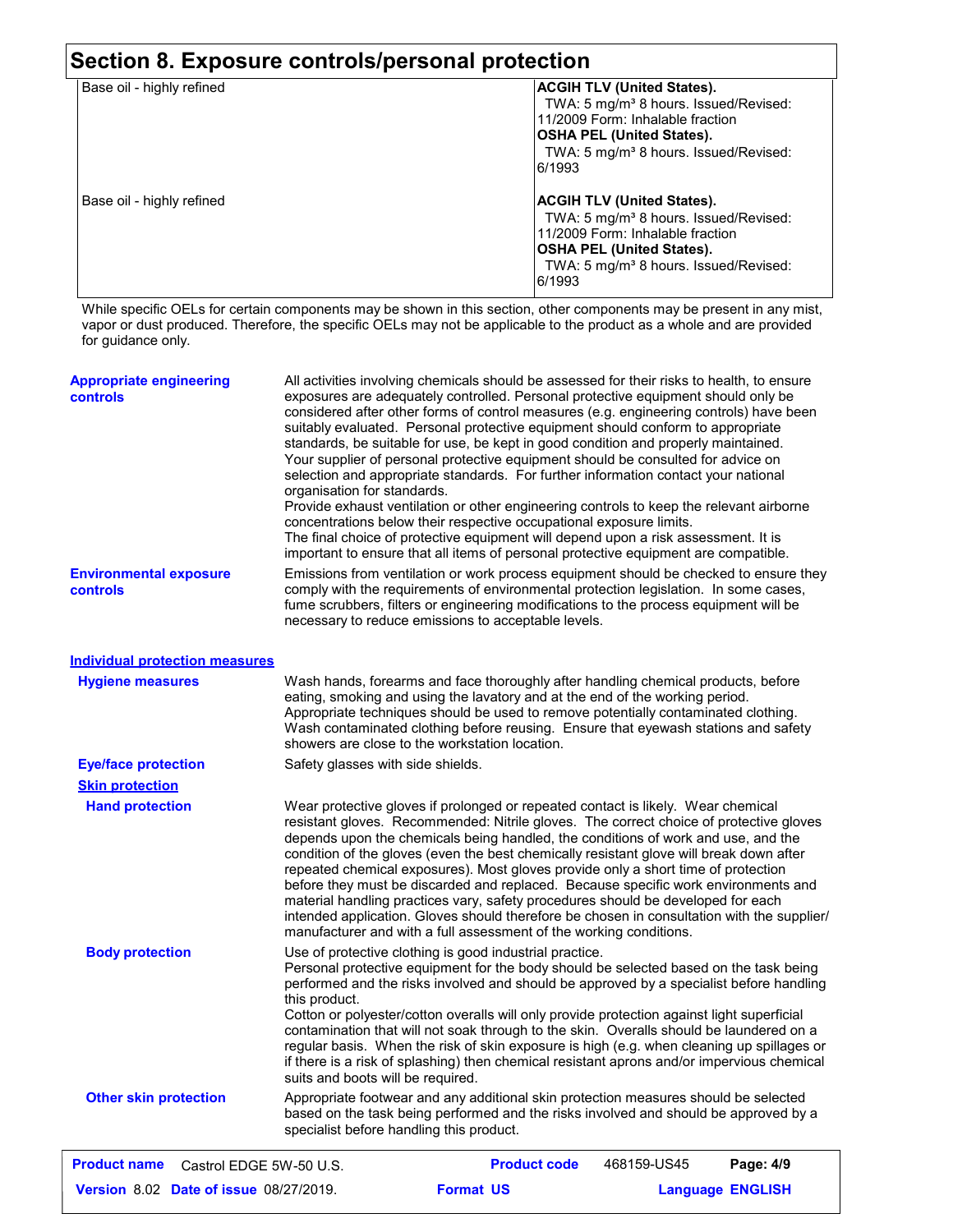## **Section 8. Exposure controls/personal protection**

**Respiratory protection**

In case of insufficient ventilation, wear suitable respiratory equipment. The correct choice of respiratory protection depends upon the chemicals being handled, the conditions of work and use, and the condition of the respiratory equipment. Safety procedures should be developed for each intended application. Respiratory protection equipment should therefore be chosen in consultation with the supplier/manufacturer and with a full assessment of the working conditions.

## **Section 9. Physical and chemical properties**

| <b>Appearance</b>                                 |                                                                                                                                                |
|---------------------------------------------------|------------------------------------------------------------------------------------------------------------------------------------------------|
| <b>Physical state</b>                             | Liquid.                                                                                                                                        |
| <b>Color</b>                                      | Brown.                                                                                                                                         |
| Odor                                              | Not available.                                                                                                                                 |
| <b>Odor threshold</b>                             | Not available.                                                                                                                                 |
| рH                                                | Not available.                                                                                                                                 |
| <b>Melting point</b>                              | Not available.                                                                                                                                 |
| <b>Boiling point</b>                              | Not available.                                                                                                                                 |
| <b>Flash point</b>                                | Closed cup: >200°C (>392°F) [Pensky-Martens.]                                                                                                  |
| <b>Pour point</b>                                 | -36 °C                                                                                                                                         |
| <b>Evaporation rate</b>                           | Not available.                                                                                                                                 |
| <b>Flammability (solid, gas)</b>                  | Not applicable. Based on - Physical state                                                                                                      |
| Lower and upper explosive<br>(flammable) limits   | Not available.                                                                                                                                 |
| <b>Vapor pressure</b>                             | Not available.                                                                                                                                 |
| <b>Vapor density</b>                              | Not available.                                                                                                                                 |
| <b>Density</b>                                    | <1000 kg/m <sup>3</sup> (<1 g/cm <sup>3</sup> ) at 15 <sup>°</sup> C                                                                           |
| <b>Solubility</b>                                 | insoluble in water.                                                                                                                            |
| <b>Partition coefficient: n-</b><br>octanol/water | Not available.                                                                                                                                 |
| <b>Auto-ignition temperature</b>                  | Not available.                                                                                                                                 |
| <b>Decomposition temperature</b>                  | Not available.                                                                                                                                 |
| <b>Viscosity</b>                                  | Kinematic: 102.3 mm <sup>2</sup> /s (102.3 cSt) at 40°C<br>Kinematic: 16.5 to 17.3 mm <sup>2</sup> /s (16.5 to 17.3 cSt) at 100 <sup>°</sup> C |

## **Section 10. Stability and reactivity**

| <b>Reactivity</b>                                   | No specific test data available for this product. Refer to Conditions to avoid and<br>Incompatible materials for additional information.                                |
|-----------------------------------------------------|-------------------------------------------------------------------------------------------------------------------------------------------------------------------------|
| <b>Chemical stability</b>                           | The product is stable.                                                                                                                                                  |
| <b>Possibility of hazardous</b><br><b>reactions</b> | Under normal conditions of storage and use, hazardous reactions will not occur.<br>Under normal conditions of storage and use, hazardous polymerization will not occur. |
| <b>Conditions to avoid</b>                          | Avoid all possible sources of ignition (spark or flame).                                                                                                                |
| <b>Incompatible materials</b>                       | Reactive or incompatible with the following materials: oxidizing materials.                                                                                             |
| <b>Hazardous decomposition</b><br><b>products</b>   | Under normal conditions of storage and use, hazardous decomposition products should<br>not be produced.                                                                 |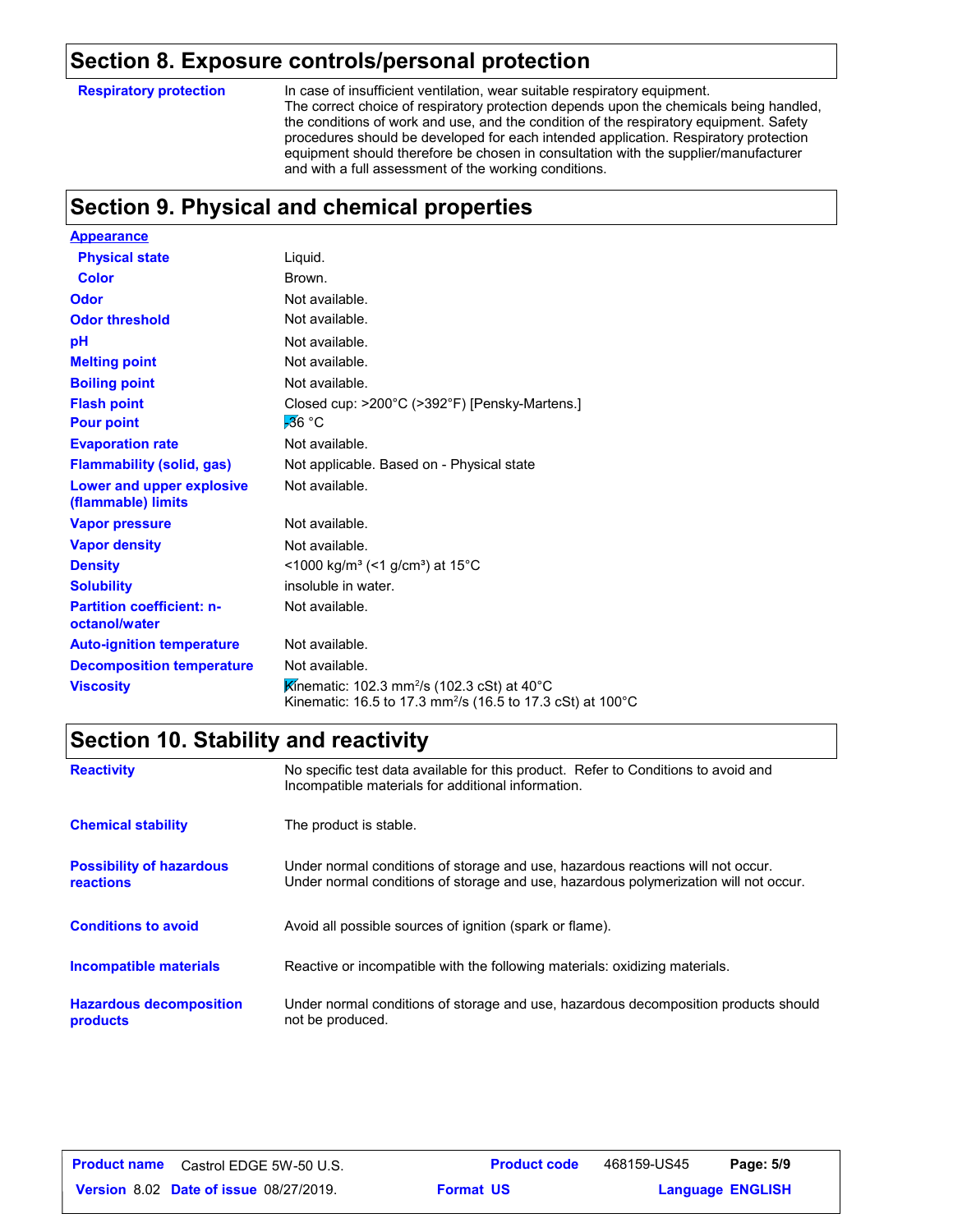## **Section 11. Toxicological information**

#### **Information on toxicological effects**

| <b>Aspiration hazard</b>                                                            |                                                   |                                                                                |  |
|-------------------------------------------------------------------------------------|---------------------------------------------------|--------------------------------------------------------------------------------|--|
| <b>Name</b>                                                                         |                                                   | <b>Result</b>                                                                  |  |
| Distillates (petroleum), hydrotreated heavy paraffinic<br>Base oil - highly refined |                                                   | <b>ASPIRATION HAZARD - Category 1</b><br><b>ASPIRATION HAZARD - Category 1</b> |  |
| Information on the likely<br>routes of exposure                                     | Routes of entry anticipated: Dermal, Inhalation.  |                                                                                |  |
| <b>Potential acute health effects</b>                                               |                                                   |                                                                                |  |
| Eye contact                                                                         | No known significant effects or critical hazards. |                                                                                |  |

| $-10$ vertices.     | <b>TYO INTOWN DIGHTHOOIR CHOOLD OF OHNOW HOLLOW.</b>                                              |
|---------------------|---------------------------------------------------------------------------------------------------|
| <b>Skin contact</b> | No known significant effects or critical hazards.                                                 |
| <b>Inhalation</b>   | Vapor inhalation under ambient conditions is not normally a problem due to low vapor<br>pressure. |
| Ingestion           | No known significant effects or critical hazards.                                                 |

**Symptoms related to the physical, chemical and toxicological characteristics**

| <b>Eye contact</b>  | No specific data.                                                                |
|---------------------|----------------------------------------------------------------------------------|
| <b>Skin contact</b> | Adverse symptoms may include the following:<br>irritation<br>dryness<br>cracking |
| <b>Inhalation</b>   | No specific data.                                                                |
| <b>Ingestion</b>    | No specific data.                                                                |

|                                         | Delayed and immediate effects and also chronic effects from short and long term exposure                                                                                                                                                                                                                                                                                                                    |
|-----------------------------------------|-------------------------------------------------------------------------------------------------------------------------------------------------------------------------------------------------------------------------------------------------------------------------------------------------------------------------------------------------------------------------------------------------------------|
| <b>Short term exposure</b>              |                                                                                                                                                                                                                                                                                                                                                                                                             |
| <b>Potential immediate</b><br>effects   | Not available.                                                                                                                                                                                                                                                                                                                                                                                              |
| <b>Potential delayed effects</b>        | Not available.                                                                                                                                                                                                                                                                                                                                                                                              |
| <b>Long term exposure</b>               |                                                                                                                                                                                                                                                                                                                                                                                                             |
| <b>Potential immediate</b><br>effects   | Not available.                                                                                                                                                                                                                                                                                                                                                                                              |
| <b>Potential delayed effects</b>        | Not available.                                                                                                                                                                                                                                                                                                                                                                                              |
| <b>Potential chronic health effects</b> |                                                                                                                                                                                                                                                                                                                                                                                                             |
| <b>General</b>                          | USED ENGINE OILS<br>Combustion products resulting from the operation of internal combustion engines<br>contaminate engine oils during use. Used engine oil may contain hazardous<br>components which have the potential to cause skin cancer. Frequent or prolonged<br>contact with all types and makes of used engine oil must therefore be avoided and a<br>high standard of personal hygiene maintained. |
| <b>Carcinogenicity</b>                  | No known significant effects or critical hazards.                                                                                                                                                                                                                                                                                                                                                           |
| <b>Mutagenicity</b>                     | No known significant effects or critical hazards.                                                                                                                                                                                                                                                                                                                                                           |
| <b>Teratogenicity</b>                   | No known significant effects or critical hazards.                                                                                                                                                                                                                                                                                                                                                           |
| <b>Developmental effects</b>            | No known significant effects or critical hazards.                                                                                                                                                                                                                                                                                                                                                           |
| <b>Fertility effects</b>                | No known significant effects or critical hazards.                                                                                                                                                                                                                                                                                                                                                           |

### **Numerical measures of toxicity**

Not available. **Acute toxicity estimates**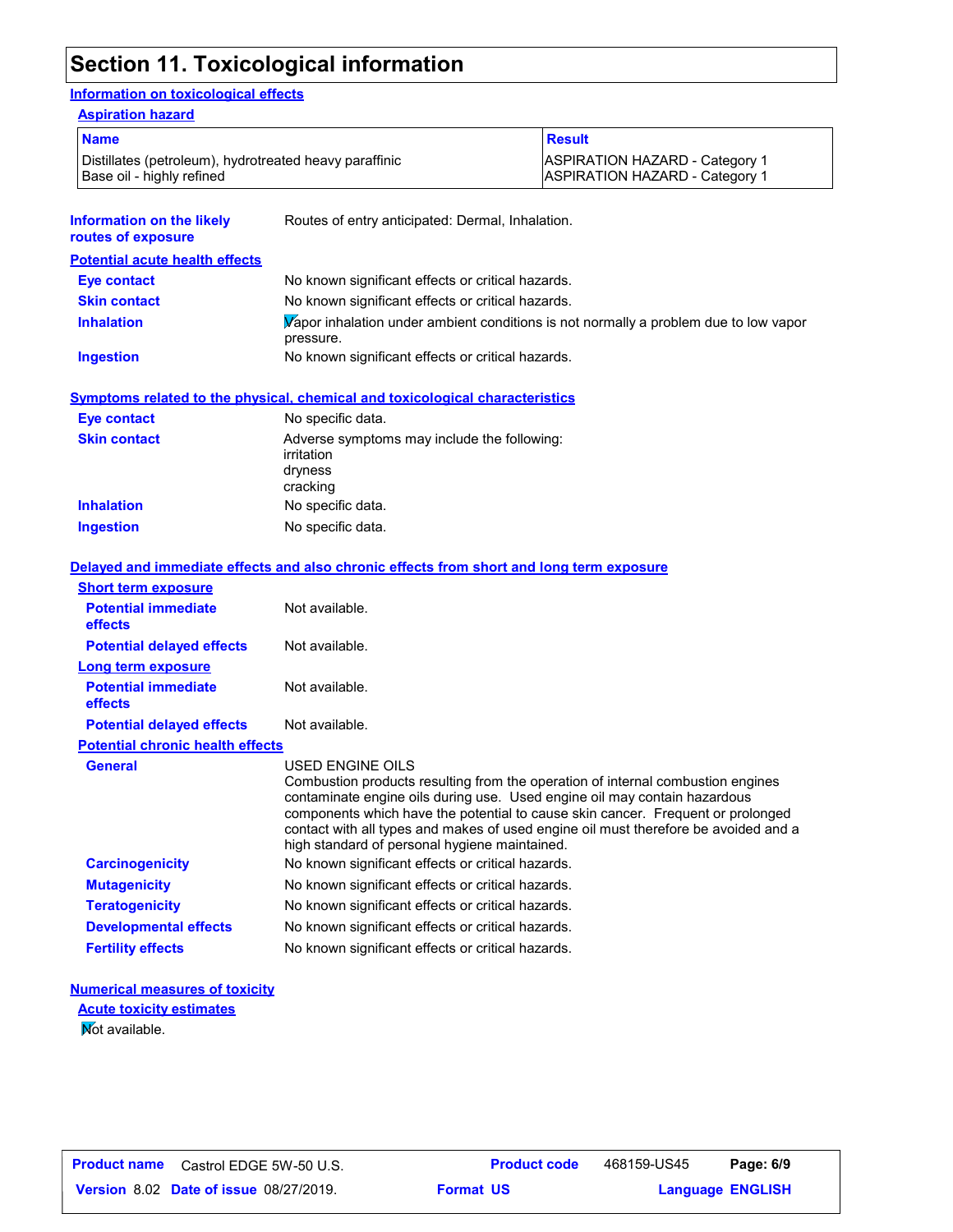## **Section 12. Ecological information**

#### **Toxicity**

No testing has been performed by the manufacturer.

#### **Persistence and degradability**

Not expected to be rapidly degradable.

#### **Bioaccumulative potential**

This product is not expected to bioaccumulate through food chains in the environment.

| <b>Mobility in soil</b>                                 |                                                                                                                           |
|---------------------------------------------------------|---------------------------------------------------------------------------------------------------------------------------|
| <b>Soil/water partition</b><br><b>coefficient (Koc)</b> | Not available.                                                                                                            |
| <b>Mobility</b>                                         | Spillages may penetrate the soil causing ground water contamination.                                                      |
| <b>Other adverse effects</b>                            | No known significant effects or critical hazards.                                                                         |
| <b>Other ecological information</b>                     | Spills may form a film on water surfaces causing physical damage to organisms. Oxygen<br>transfer could also be impaired. |

#### **Section 13. Disposal considerations**

The generation of waste should be avoided or minimized wherever possible. Significant quantities of waste product residues should not be disposed of via the foul sewer but processed in a suitable effluent treatment plant. Dispose of surplus and non-recyclable products via a licensed waste disposal contractor. Disposal of this product, solutions and any by-products should at all times comply with the requirements of environmental protection and waste disposal legislation and any regional local authority requirements. Waste packaging should be recycled. Incineration or landfill should only be considered when recycling is not feasible. This material and its container must be disposed of in a safe way. Empty containers or liners may retain some product residues. Avoid dispersal of spilled material and runoff and contact with soil, waterways, drains and sewers. **Disposal methods**

## **Section 14. Transport information**

|                                         | <b>DOT Classification</b> | <b>TDG Classification</b>    | <b>IMDG</b>                  | <b>IATA</b>              |
|-----------------------------------------|---------------------------|------------------------------|------------------------------|--------------------------|
| <b>UN number</b>                        | Not regulated.            | Not regulated.               | Not regulated.               | Not regulated.           |
| <b>UN proper</b><br>shipping name       |                           |                              | $\overline{\phantom{a}}$     | $\overline{\phantom{a}}$ |
| <b>Transport</b><br>hazard class(es)    |                           |                              | ۰                            | ٠                        |
| <b>Packing group</b>                    | $\overline{\phantom{a}}$  | $\qquad \qquad \blacksquare$ | $\qquad \qquad \blacksquare$ | $\overline{\phantom{0}}$ |
| <b>Environmental</b><br>hazards         | lNo.                      | No.                          | No.                          | No.                      |
| <b>Additional</b><br><b>information</b> |                           | -                            | $\qquad \qquad \blacksquare$ |                          |

**Special precautions for user**

Not available.

Not available.

**Transport in bulk according to Annex II of MARPOL and the IBC Code**

**Date of issue** 08/27/2019. **Format US State of Language ENGLIS** 

**Product name** Castrol EDGE 5W-50 U.S. **Product code** 468159-US45 **Page: 7/9** 468159-US45

**Format US**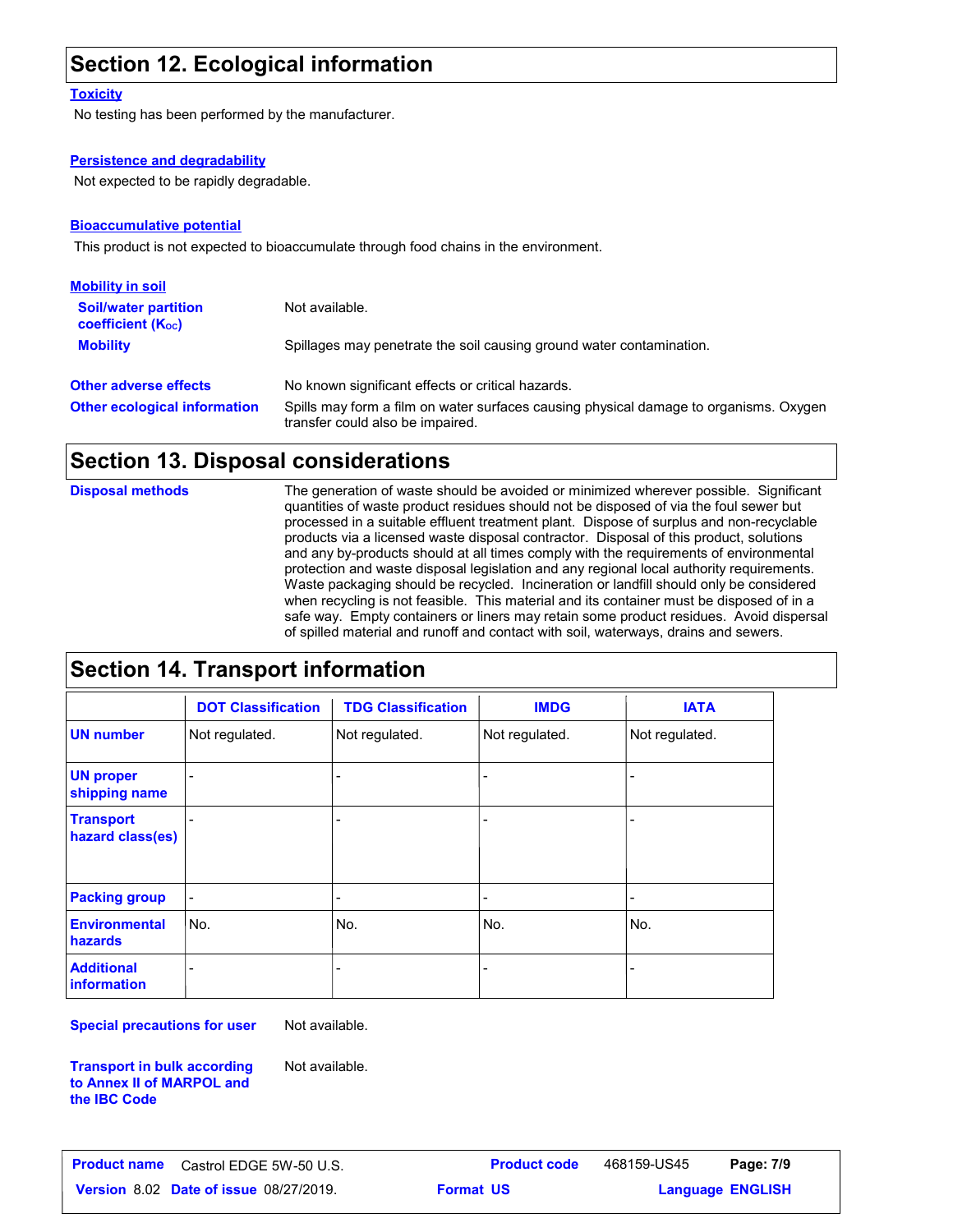## **Section 15. Regulatory information**

#### **U.S. Federal regulations**

**United States inventory** All components are active or exempted.

#### **SARA 302/304 (TSCA 8b)**

#### **Composition/information on ingredients**

No products were found.

| <b>SARA 311/312</b>                       |                                                                                              |
|-------------------------------------------|----------------------------------------------------------------------------------------------|
| <b>Classification</b>                     | Not applicable.                                                                              |
| <b>SARA 313</b>                           |                                                                                              |
| <b>Form R - Reporting</b><br>requirements | This product does not contain any hazardous ingredients at or above regulated<br>thresholds. |
| <b>Supplier notification</b>              | This product does not contain any hazardous ingredients at or above regulated<br>thresholds. |
| <b>State regulations</b>                  |                                                                                              |
| <b>Massachusetts</b>                      | The following components are listed: OIL MIST, MINERAL; OIL MIST, MINERAL                    |
| <b>New Jersey</b>                         | Mone of the components are listed.                                                           |
| <b>Pennsylvania</b>                       | Mone of the components are listed.                                                           |
| $\sim$ $\sim$ $\sim$ $\sim$ $\sim$        |                                                                                              |

#### **California Prop. 65**

**NARNING**: This product can expose you to chemicals including Benzene, which is known to the State of California to cause cancer and birth defects or other reproductive harm. This product can expose you to chemicals including Nickel, Naphthalene and Ethylbenzene, which are known to the State of California to cause cancer, and Ethylene Glycol and Toluene, which are known to the State of California to cause birth defects or other reproductive harm. For more information go to www.P65Warnings.ca.gov.

#### **Other regulations**

**History**

**revision**

**Prepared by**

| <b>Australia inventory (AICS)</b>                               | At least one component is not listed.                                                                    |
|-----------------------------------------------------------------|----------------------------------------------------------------------------------------------------------|
| <b>Canada inventory</b>                                         | All components are listed or exempted.                                                                   |
| <b>China inventory (IECSC)</b>                                  | At least one component is not listed.                                                                    |
| <b>Japan inventory (ENCS)</b><br><b>Korea inventory (KECI)</b>  | At least one component is not listed.<br>All components are listed or exempted.                          |
| <b>Philippines inventory</b><br>(PICCS)                         | At least one component is not listed.                                                                    |
| <b>Taiwan Chemical</b><br><b>Substances Inventory</b><br>(TCSI) | All components are listed or exempted.                                                                   |
| <b>REACH Status</b>                                             | For the REACH status of this product please consult your company contact, as<br>identified in Section 1. |

## **Section 16. Other information**

#### **National Fire Protection Association (U.S.A.)**



Product Stewardship

| <b>Product name</b> | Castrol EDGE 5W-50 U.S.                       |                  | <b>Product code</b> | 468159-US45             | Page: 8/9 |  |
|---------------------|-----------------------------------------------|------------------|---------------------|-------------------------|-----------|--|
|                     | <b>Version 8.02 Date of issue 08/27/2019.</b> | <b>Format US</b> |                     | <b>Language ENGLISH</b> |           |  |